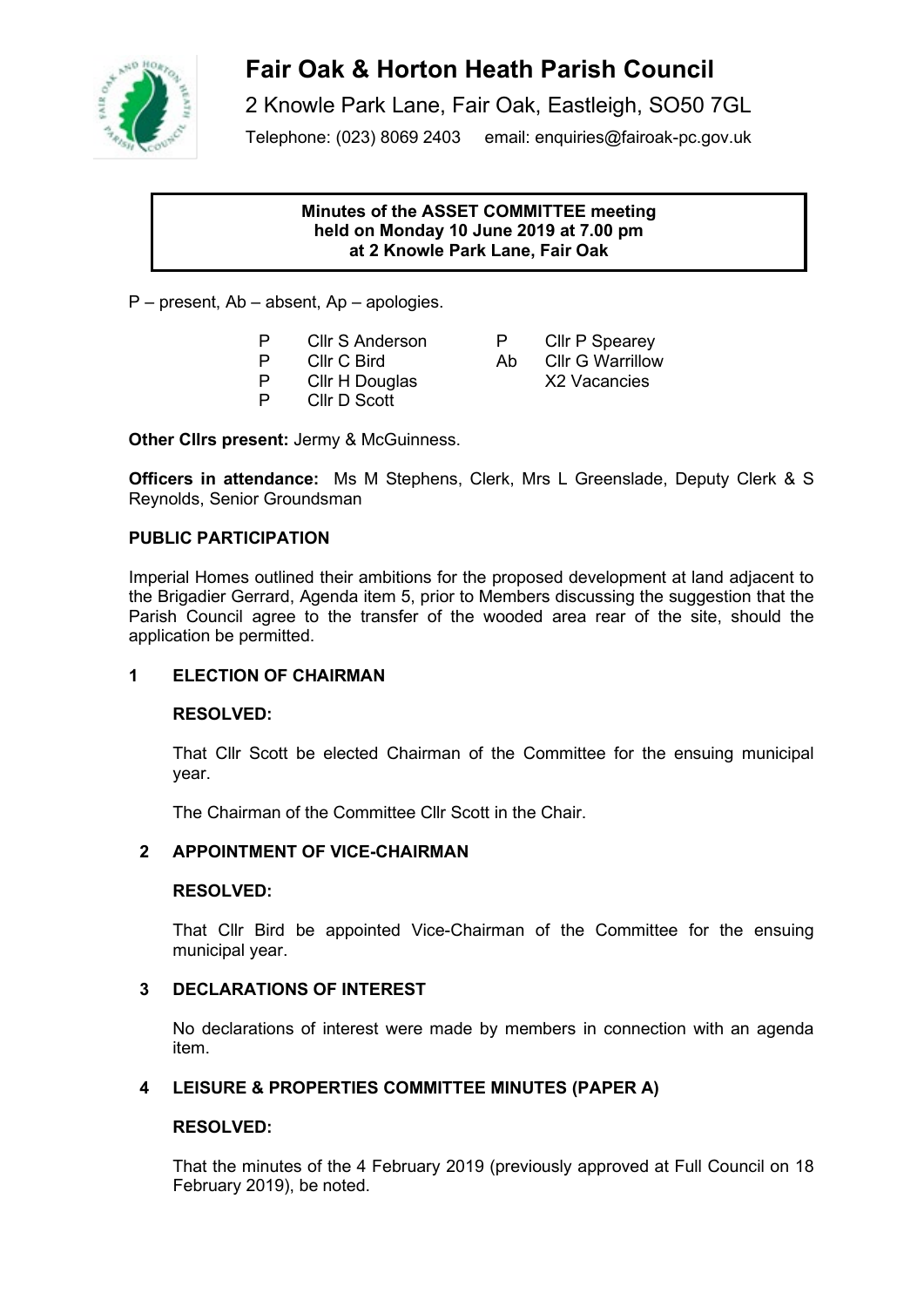## **5 LAND ADJACENT TO THE BRIGADIER GERRARD (PAPER B)**

The Committee discussed whether the Parish Council should agree to the transfer of the wooded area to the rear of the proposed development which would be sited adjacent to the Brigadier Gerrard.

Some Members had attended a site visit. Members discussed the community amenity value of the land, and the cost of maintaining an ancient woodland.

Members were of the view that the wooded area did not hold any real community amenity value. The cost of maintaining ancient woodland, that was subject to a tree preservation order was also discussed. They asked for clarification on the projected costings for the management of the trees.

#### **RECOMMENDED:**

- a) That the Council not agree to the transfer of the public open space (wooded area) that forms part of the development, initially; and
- b) That the Council monitor the site, and review again after two years, should development proceed.

### **6 NEW CENTURY PARK PLAY AREA (REPORT C)**

The Committee considered the progress of the play area installation and the request to purchase and install two additional benches which would be met via the project contingency fund.

Members also discussed whether a sun sail be installed, given the cost to purchase and the practicalities to maintain this, Members agreed not to install. Additional sun safe signs would be installed, and sunshade provision be added to the community investments programme (CIP) list for future consideration.

### **RESOLVED:**

- (a)That £1,200 be taken out of the project contingency fund for the installation of the two additional benches and surrounding mulch bases; and
- (b)That further investigation take place regarding the provision of a sunshade; and
- (c) That provision of a sun shade be added to the CIP list for future funding.

### **7 PROPERTY MATTERS**

The Committee received a presentation (attached at appendix 1 to these minutes) on the maintenance status of all parish properties and public open space.

#### **RESOLVED:**

That the presentation be noted.

### **8 WORK PROGRAMME (REPORT D)**

### **RESOLVED:**

That the work programme be noted.

This was all the business and the meeting finished at 8.15 pm.